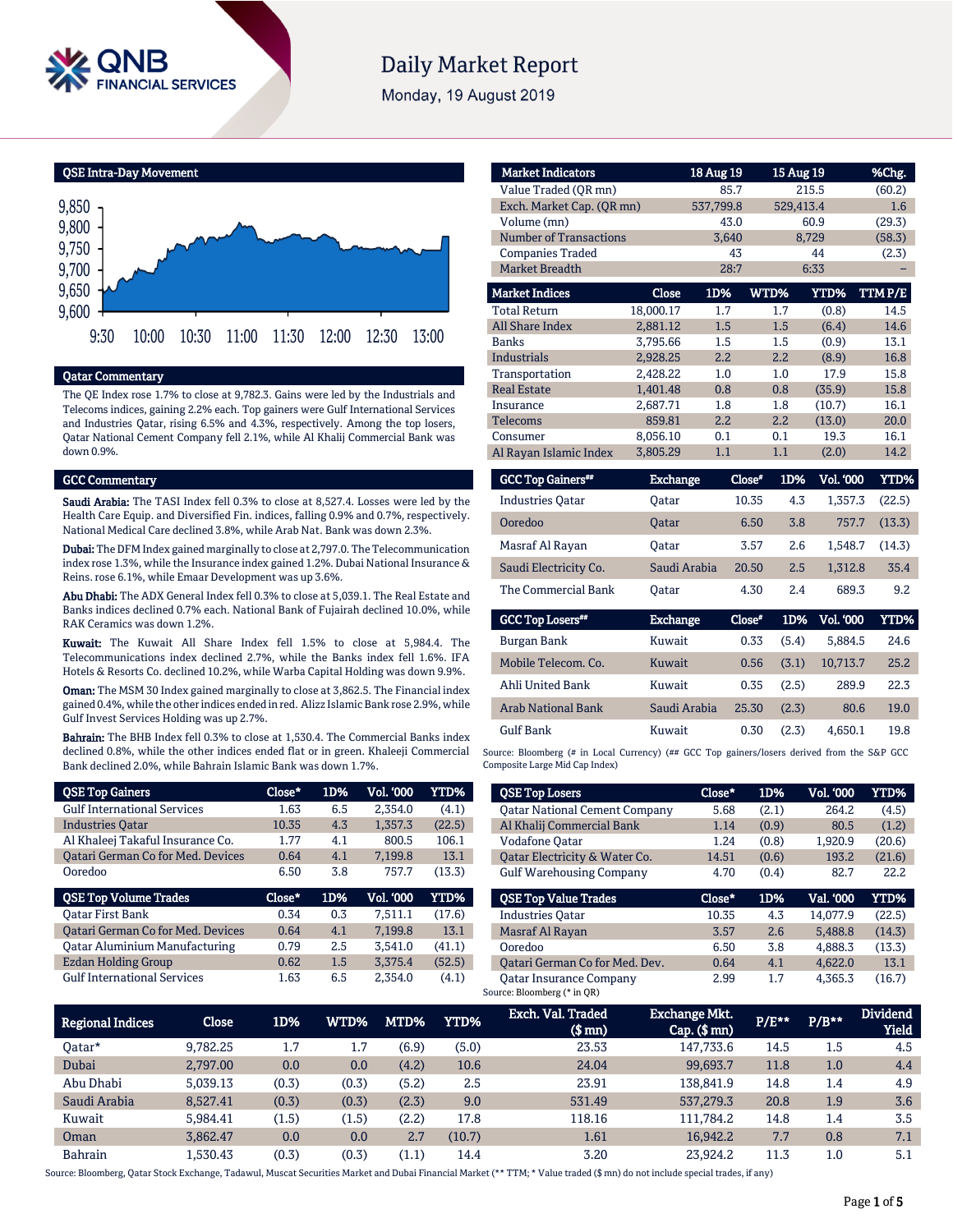#### Qatar Market Commentary

- The QE Index rose 1.7% to close at 9,782.3. The Industrials and Telecoms indices led the gains. The index rose on the back of buying support from Qatari and non-Qatari shareholders despite selling pressure from GCC shareholders.
- Gulf International Services and Industries Qatar were the top gainers, rising 6.5% and 4.3%, respectively. Among the top losers, Qatar National Cement Company fell 2.1%, while Al Khalij Commercial Bank was down 0.9%.
- Volume of shares traded on Sunday fell by 29.3% to 43.0mn from 60.9mn on Thursday. Further, as compared to the 30-day moving average of 57.5mn, volume for the day was 25.1% lower. Qatar First Bank and Qatari German Company for Medical Devices were the most active stocks, contributing 17.5% and 16.7% to the total volume, respectively.

| <b>Overall Activity</b>    | Buy %* | Sell %* | Net (QR)       |
|----------------------------|--------|---------|----------------|
| Oatari Individuals         | 46.72% | 46.31%  | 351,656.71     |
| <b>Oatari Institutions</b> | 21.01% | 21.31%  | (252,880.47)   |
| Oatari                     | 67.73% | 67.62%  | 98,776.24      |
| <b>GCC</b> Individuals     | 0.54%  | 2.69%   | (1,840,103.33) |
| <b>GCC</b> Institutions    | 0.65%  | 2.56%   | (1,634,201.76) |
| <b>GCC</b>                 | 1.19%  | 5.25%   | (3,474,305.08) |
| Non-Qatari Individuals     | 16.16% | 17.26%  | (941, 677, 68) |
| Non-Oatari Institutions    | 14.91% | 9.87%   | 4.317.206.53   |
| Non-Oatari                 | 31.07% | 27.13%  | 3,375,528.85   |

Source: Qatar Stock Exchange (\* as a % of traded value)

#### Ratings and Earnings Releases

#### Ratings Updates

| Company                         | Agency    | Market Type*   |            | Old Rating                                                                                                                      | <b>New Rating</b> | <b>Rating Change</b>     | Outlook | <b>Outlook Change</b>    |
|---------------------------------|-----------|----------------|------------|---------------------------------------------------------------------------------------------------------------------------------|-------------------|--------------------------|---------|--------------------------|
| Bahrain Kuwait<br>Insurance Co. | A.M. Best | <b>Bahrain</b> | FSR/LT-ICR | $A - Ia -$                                                                                                                      | A-/a-             | $\overline{\phantom{0}}$ | Stable  | $\overline{\phantom{0}}$ |
|                                 |           |                |            | Source: News reports, Bloomberg (* LT – Long Term, ST – Short Term, FSR- Financial Strength Rating, ICR – Issuer Credit Rating) |                   |                          |         |                          |

#### Earnings Releases

| Company                        | Market    | Currency | Revenue (mn)<br>202019 | % Change<br>YoY | Operating Profit % Change<br>(mn) 202019 | YoY   | Net Profit<br>$(mn)$ 202019 | <b>1% Change</b><br>YoY |
|--------------------------------|-----------|----------|------------------------|-----------------|------------------------------------------|-------|-----------------------------|-------------------------|
| Al Qudra Holding*              | Abu Dhabi | AED      | 179.1                  | $-0.7%$         | 102.5                                    | 77.8% | 79.3                        | 149.5%                  |
| Agility Public Warehousing Co. | Kuwait    |          | 396.3                  | 3.2%            | $\overline{\phantom{0}}$                 | -     | 21.6                        | 8.1%                    |
|                                |           |          |                        |                 |                                          |       |                             |                         |

Source: Company data, DFM, ADX, MSM, TASI, BHB. (\*Figures for 6M2019)

#### News

#### Qatar

- CEO: Health, safety on top of Nakilat growth agenda To cater to growing industry needs, Qatar Gas Transport Company Limited (Nakilat) is being responsible in various aspects of its operations as part of its long-term growth and development strategies, according to the 'Qatar 2019' report by The Oil & Gas Year (TOGY). Nakilat's CEO, Abdullah Fadhalah Al-Sulaiti told TOGY that clean energy is vital for present and future developments, creating a sustainable future for the next generations. Nakilat strives to meet the growing energy transportation needs in a responsible manner by balancing the economic, environmental, and social needs aspects of sustainability, steered by excellence in safety and health, solid governance and ethical business practices. He added, "Nakilat places safety, health, environment and quality (SHEQ) at the top of our agenda. The company continuously seeks ways to enhance safety performance through setting stringent targets and standards higher than the benchmarked industry average." Nakilat won the International Safety Award in 2017 and earned the highest Five Star grading following a comprehensive occupational health and safety audit from the British Safety Council in 2018 and 2019. (Gulf-Times.com)
- Vodafone Qatar launches GigaHome Smart home solution Vodafone Qatar is continuing to drive digital innovation in the country with the launch of its latest smart home solution, GigaHome Smart, which features a number of smart products including smart light bulbs, smart sensors and smart plugs. GigaHome Smart utilizes the Vodafone GigaHome platform – a home internet solution powered by Vodafone Qatar's GigaNet network, including 5G and fiber. (Qatar Tribune)
- Aviation sector fuels Qatar's growth The aviation industry has become a cornerstone of the Qatari economy and has contributed significantly to the acceleration of economic growth through the creation of new jobs in sectors such as tourism, trade and industry, according to Essa Abdullah Al Maliki, Permanent Representative at Permanent Mission of the State of Qatar to ICAO. Essa Abdullah Al Maliki in an interview with International Airport Review magazine has further said that the civil aviation sector in Qatar is witnessing a significant leap forward and the industry is achieving continuous growth due to the concerted efforts of all stakeholders. On Hamad International Airport (HIA), Al Maliki said that HIA has become one of the best in the world in terms of efficiency, service and passenger comfort. He added, "The airport is now a major hub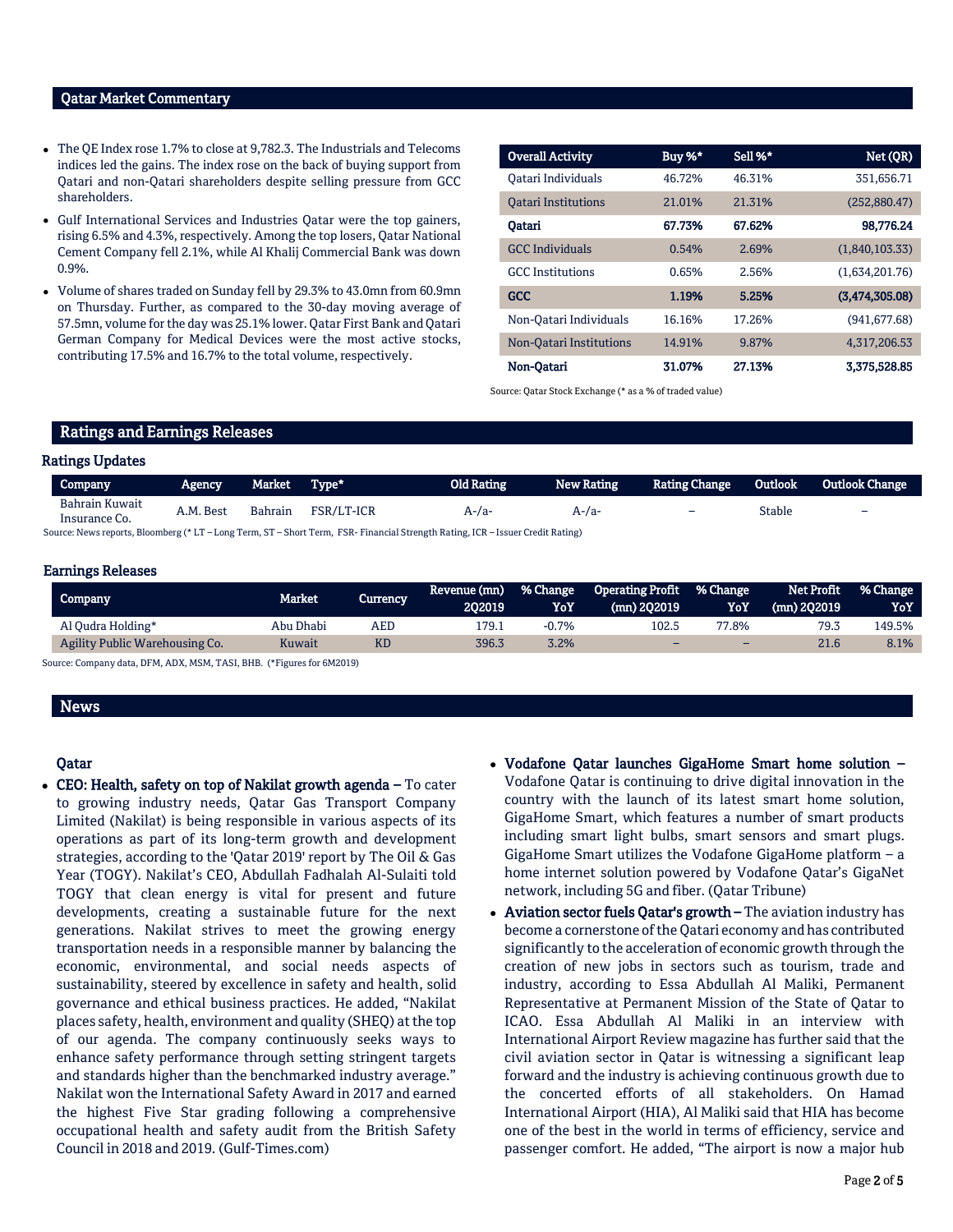and served almost 35mn passengers in 2018 and over 155mn passengers since it opened in May 2014 to the end of 2018. It currently sees 222,000 annual movements. HIA has a 600,000 square meter passenger terminal and the largest maintenance hangar in the world. Ultimately, HIA is expected to be able to handle over 50mn passengers, 320,000 aircraft movements and two million tons of cargo annually." (Peninsula Qatar)

#### International

- Trump 'not ready' for China trade deal, dismisses recession fears – The US President, Donald Trump and top White House officials dismissed concerns that economic growth may be faltering, saying on Sunday they saw little risk of recession despite a volatile week on global bond markets, and insisting their trade war with China was doing no damage to the US. "We are doing tremendously well, our consumers are rich, I gave a tremendous tax cut, and they're loaded up with money," Trump said. However, he was less optimistic than his aides on striking a trade deal with China, saying that while he believed China was ready to come to an agreement, "I am not ready to make a deal yet." He hinted that the White House would like to see Beijing resolve ongoing protests in Hong Kong first. (Reuters)
- Rightmove: UK house sales stronger than normal in August -August, normally a quiet month for Britain's property market, has seen a surge in sales, possibly due to buyers seeking to conclude transactions before the country leaves the European Union on October 31, property website Rightmove stated. Rightmove stated sales in the August period, which cover the four weeks to August 10, were 6.1% higher than a year earlier and their strongest for the month since 2015, bucking a generally sluggish trend since June 2016's referendum on leaving the European Union. Rightmove's Director, Miles Shipside said, "While the end of October Brexit outcome remains uncertain, more buyers are now going for the certainty of doing a deal, with some having perhaps hesitated earlier in the year." (Reuters)
- Japan's July exports fall 1.6% YoY Japan's exports fell 1.6% in July from a year earlier, slipping for an eighth straight month, according to Ministry of Finance. The result compared with a 2.2% decrease forecast by economists in a Reuters poll. It followed a 6.6% drop in June. Imports slipped 1.2% in the year to July, versus the median estimate of a 2.7% decline. The trade balance came to a deficit of 249.6bn Yen, against the median estimate of a 200.0bn Yen deficit. (Reuters)
- Reuters Tankan: Japan's manufacturers turn pessimistic for first time since 2013 – Japanese manufacturers turned pessimistic about business prospects for the first time in more than six years in August as the specter of a global downturn looms large amid the escalating Sino-US trade war, the monthly Reuters Tankan survey showed. Concerns about weakening global demand intensified last week after a closely watched bond market indicator pointed to the growing risk of a US recession, and data showed Germany's economy was in contraction and China's was worsening. The monthly poll, which tracks the Bank of Japan's (BoJ) closely-watched tankan quarterly survey, found manufacturers' mood slid for a third straight month to minus 4 in August from the prior month's plus 3. Confidence in the service sector has also plunged, to plus 13 from plus 25 in July, due to big drops at wholesalers and retailers. While the Reuters Tankan's manufacturers' sentiment index is seen swinging back to plus 3

over the next three months, the service-sector index is expected to remain unchanged at plus 13 in November. (Reuters)

 China's central bank says new loan benchmark to be based off medium-term liquidity - A new benchmark interest rate Chinese banks will need to use to set lending rates will be linked to the central bank's medium-term liquidity facility, according to the People's Bank of China's policy adviser, Ma Jun. China's central bank unveiled a key interest rate reform to help steer borrowing costs lower for companies and support a slowing economy that has been hurt by a trade war with the US. "Through the reform, it is clearly required that the banks' lending rates should be linked to the LPR (loan prime rate), and the LPR should be linked to the MLF (medium-term lending facility) interest rate, thus establishing a relatively smooth transmission mechanism," Ma Jun said. (Reuters)

### Regional

- PwC: GCC IPO activity picks up pace in  $2Q2019 A$  slight increase in IPO activity marked the second quarter of this year, offering some optimism for GCC markets with two companies listing on Saudi Arabia's Tadawul, professional services firm PwC in its GCC Capital Markets Watch stated. Both the UAE's promising pipeline and Tadawul stock exchange's development offer some optimism for the GCC market. Despite this, GCC market activity continues to be slow with only two IPOs on Tadawul in 2Q2019, compared with five in the same quarter last year. Meanwhile, GCC debt market activity was dominated by Sukuk issuances this quarter, including sizeable issuances by the Emirate of Sharjah and Islamic Development Bank Trust Services Limited, raising \$1bn and \$1.5bn, respectively on Nasdaq Dubai. This debt issuance activity is expected to continue to Saudi Arabia, which plans to issue \$31.5bn in debt this year to help fund government spending. Saudi Aramco's bond issue was by and large the most prominent corporate transaction of the quarter, raising \$12bn. PwC Middle East Capital Markets Partner, Steve Drake said, "Geopolitical uncertainty will continue to impact the regional economy. Recent events in the Gulf of Oman and ongoing BREXIT uncertainties, among other more recent developments, are cutting the IPO windows even shorter. Companies looking to tap into the equity capital market should get themselves ready early and remain on standby, in order to maximize their chances of a successful IPO." He added that "the UAE Cabinet's recent announcement of sectors and economic activities eligible for 100% foreign ownership is also expected to revitalize market activity in the UAE in the near future. Meanwhile in Saudi Arabia, activity on Tadawul is likely to continue to improve since the exchange and Saudi Arabia's Capital Market Authority latest regulations allowing for GCC-wide cross-listing." (Zawya)
- Dubai's hotel occupancy hits 76% in 1H2019 The number of occupied hotel rooms in the Emirate of Dubai went up by 5% to 15.71mn (76%) in 1H2019, compared the year-ago period, the Emirate News Agency (WAM) reported. Dubai's hotel room inventory rose by 6% YoY to reach 118,345 by the end of June. "Luxury five-star and four-star hotels commanded 34% and 25% of the Emirate's total inventory, respectively. Meanwhile, properties in the one to three-star categories represented a share of 20%," WAM revealed. Total visitors to the Emirate of Dubai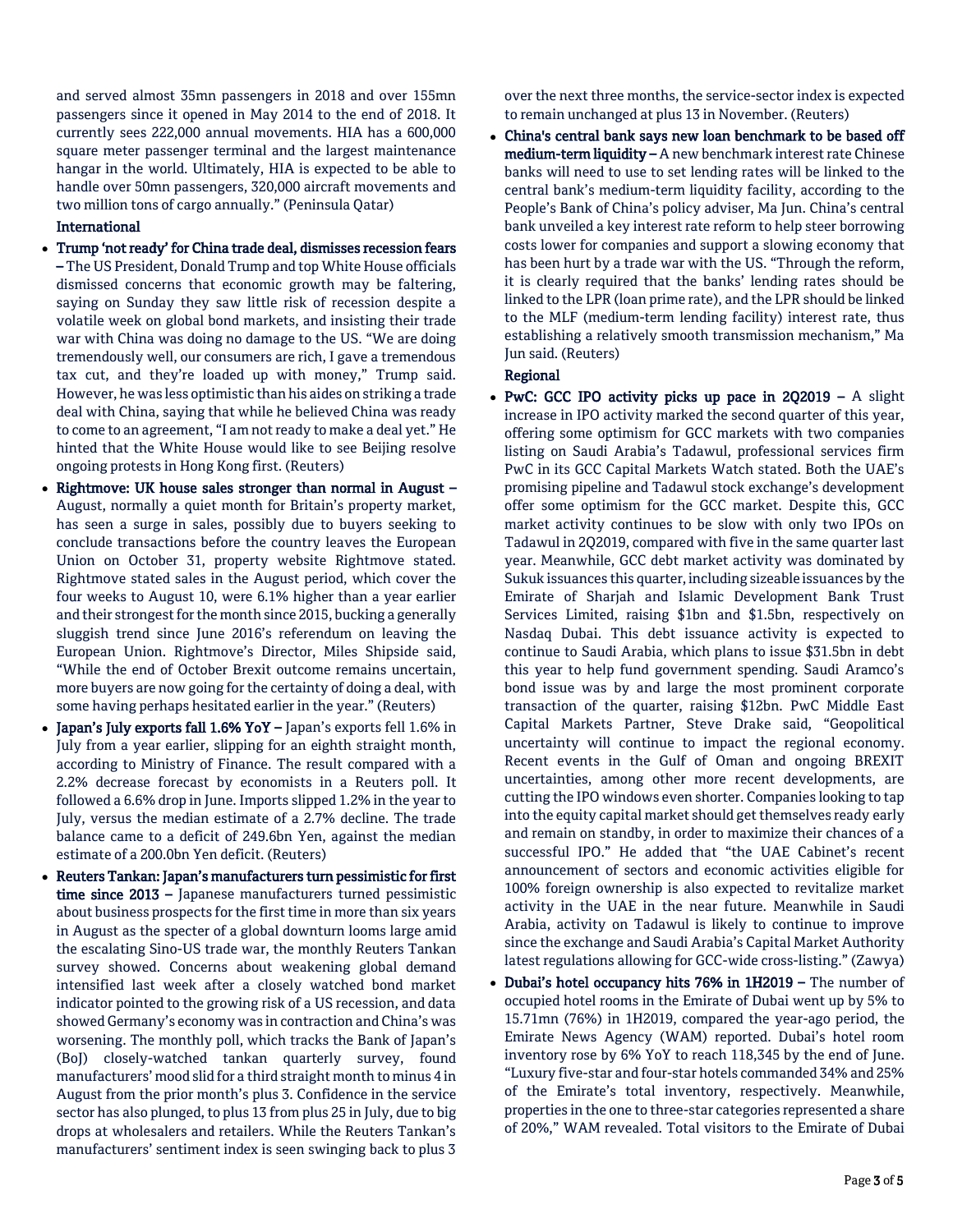increased by 3% YoY to 8.36mn during the first six months of 2019. (Zawya)

- Strabag-led group wins \$391mn Dubai hydro-plant contract Strabag and Andritz of Austria along with construction company Ozkar together won a \$391mn contract to build a hydroelectric power plant in the UAE, the awarding utility Dubai Electricity & Water Authority (DEWA) stated. The green-energy plant, will be located in the mountainous Hatta area of Dubai, is set to begin generating power in February 2024 and will have the capacity to produce 250 megawatts of electricity, DEWA stated. Dubai is looking to renewable energy to cut reliance on the imported natural gas that generates most of its power. The Emirate's utility is building a 5,000-megawatt desert solar park along with a planned wind plant, also in Hatta, as part of a plan to produce 75% of its power from renewables by 2050. French utility EDF is providing consulting services for Dubai hydroelectric plant. The hydro plant will use solar power to pump water from a dam into a reservoir to be built at a higher elevation. During night time when solar power is not available, the utility will be able to release water from the elevated reservoir to turn turbines and generate electricity, according to the statement. (Bloomberg)
- Kuwait sovereign fund in portfolio shift on signs of global economic weakness - The Kuwait Investment Authority (KIA) began increasing its exposure to bonds and cash two years ago to boost liquidity in its portfolio as the global economy showed signs of weakness, Kuwaiti newspaper Alqabas reported, citing sources. The report provided rare insight on the strategy of one of the world's biggest sovereign wealth funds, though it did not give a breakdown of KIA's investments in various asset classes. KIA, which the Sovereign Wealth Fund Institute estimates manage \$592bn of assets, does not publicly disclose its investments or detailed strategy. The newspaper report stated that KIA made calculated exits from investments it felt were vulnerable to a downturn in global financial markets as the world economy began to show signs of faltering two years ago. The International Monetary Fund (IMF) in July cut its forecast for global growth this year and next, warning that further tariffs in the US-China trade dispute or a disorderly British exit from the European Union (EU) could slow growth further, weaken investment and disrupt supply chains. The IMF stated that downside risks had intensified and it expected global economic growth of 3.2% in 2019 and 3.5% in 2020, both down by 0.1 percentage points from its April forecasts and its fourth downgrade since October. Despite recent volatility in equity markets, KIA has achieved a 10% return on its investments in US stock markets since the beginning of this year, the report stated. (Reuters)
- Oman issues \$3bn international bonds Oman raised \$3bn with its first foray in the international debt markets this year after receiving strong demand from global investors looking for high returns in a low yield environment. The issuance was coordinated by Citigroup Global Markets Limited, First Abu Dhabi Bank (FAB) together with JP Morgan Securities, MUFG Securities EMEA as well as Natixis, Société Générale and Standard Chartered Bank. Clifford Chance, the Sultanate's advisor on the issuance stated that investors made orders worth nearly \$14bn for papers offered at a final yield of 4.95% for the long five-year bonds, due in February 2025 and six for the 10-

year notes. Oman issued \$750mn in five year and \$2.25bn in 10 year bonds. (Zawya)

 A.M. Best affirms Bahrain Kuwait Insurance Company's financial strength and long term issuer credit rating with a 'Stable' outlook – A.M. Best International has affirmed Bahrain Kuwait Insurance Company's financial strength rating of 'A-' (Excellent) and the long term issuer credit rating of 'a-', and the outlook for both ratings is 'Stable'. The rating reflects gig-Bahrain's balance sheet strength categorizes as very strong, strong operating performance, neutral business profile as well as an appropriate enterprise risk management. (Bahrain Bourse)